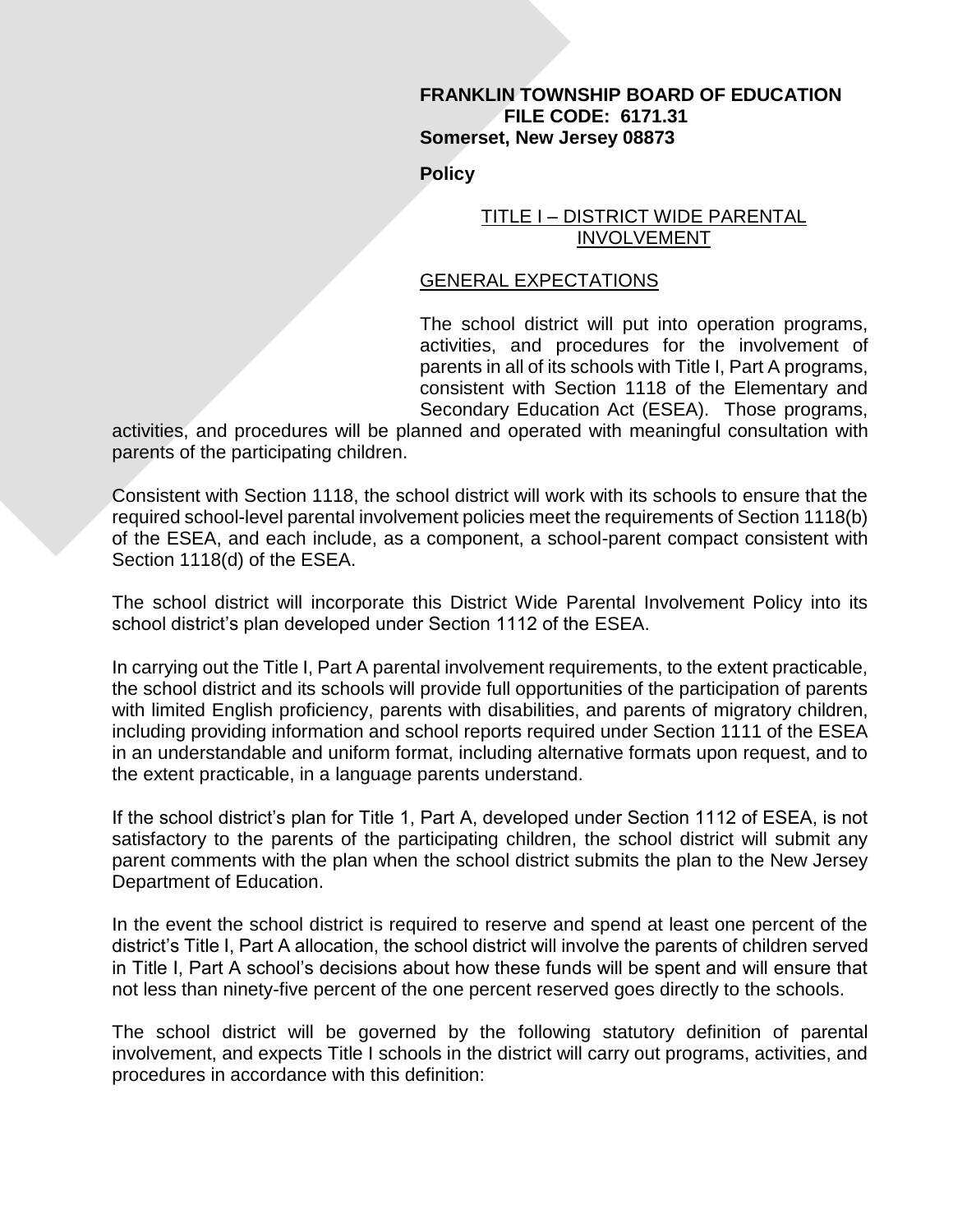## TITLE I – DISTRICT WIDE FILE CODE: 6171.31 PARENTAL INVOLVEMENT (con't)

Parental involvement means the participation of parents in regular, two-way, and meaningful communication involving student academic learning and other school activities, including ensuring –

- 1. That parents play an integral role in assisting their child's learning;
- 2. That parents are encouraged to be actively involved in their child's education at school;
- 3. That parents, are full partners in their child's education and are included, as appropriate, in decision-making and on advisory committees to assist in the education of their child; and
- 4. The carrying out of other activities, such as those described in Section 1118 of the ESEA.

In the event the State of New Jersey or the New Jersey Department of Education has a Parental Information and Resource Center, the school district will inform parents and parental organizations its purpose and existence.

IMPLEMENTATION : *FRANKLIN MIDDLE SCHOOL @ HSC*

Below is a description of how the district */ FRANKLIN MIDDLE SCHOOL* **@ HAMILTON STREET CAMPUS** will implement or accomplish each of the following components outlined below (Section 1118(a)(2), ESEA):

- 1. The district will take the following actions to involve parents in the joint development of its district wide parental involvement plan under Section 1112 of the ESEA:
	- a. Parents will be informed by Title 1 school Principal of a meeting to discuss the parent involvement plan. *We have / will have advertised via the school and district website, PTSO meetings, flyers and open parent meetings.*
	- b. The initial meeting and subsequent meetings will be held at a time convenient for the population of the individual school. *The Family Engagement team has and will have scheduled meetings at a time convenient for school and parents.*
- 2. The district will take the following actions to involve parents in the process of school review and improvement under Section 1116 of the ESEA:
	- a. *We have or will conduct open meetings such as Parent Teacher Conferences, Back to School Nights and / or workshops in which parents* will be informed by the Title I school Principal *or designee* of meetings to provide information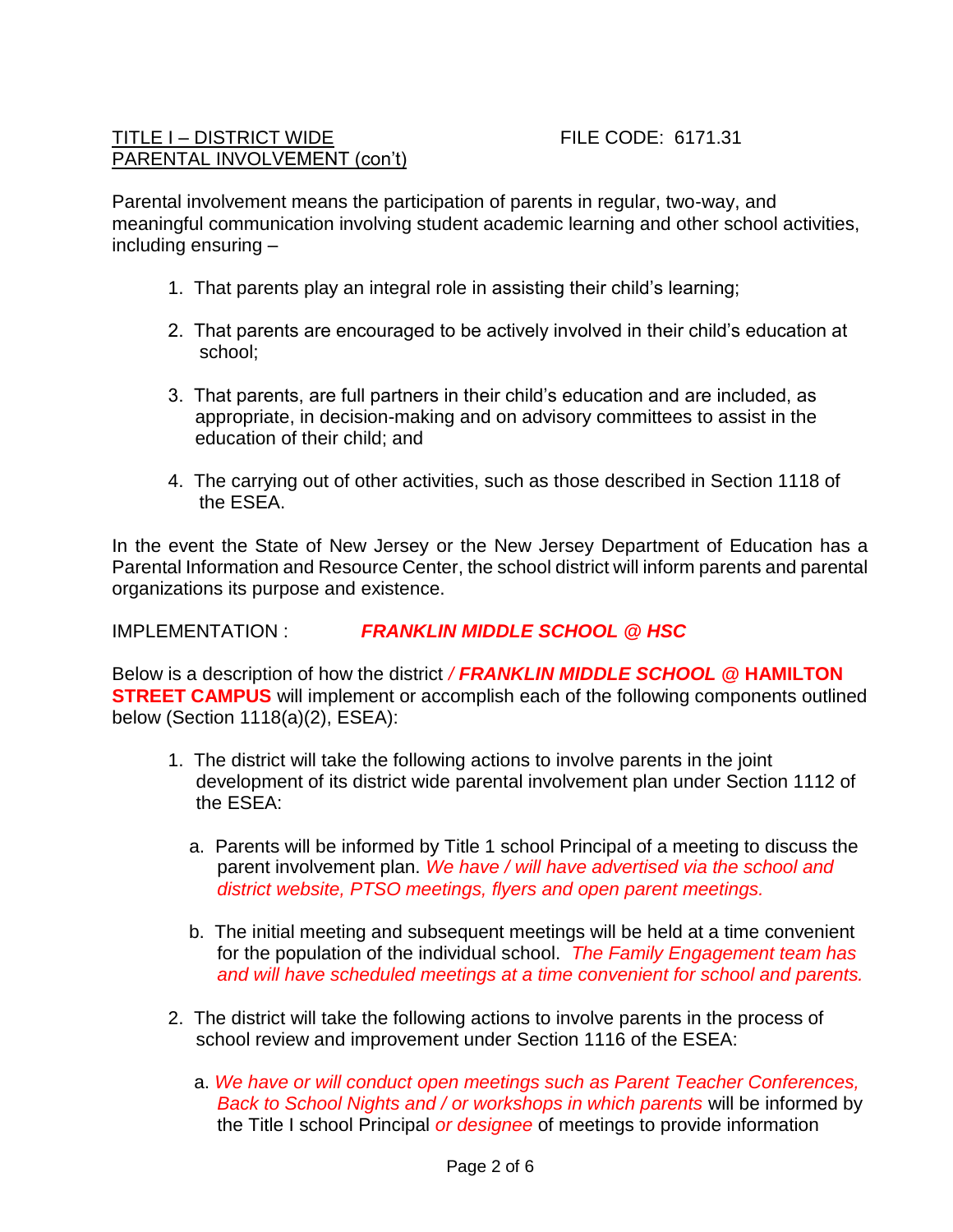about the process of school improvement as well as programs funded by the ESEA, incl[1] uding a description and explanation of curriculum in use at the school, the forms of academic assessment used to measure pupil progress, and the proficiency levels pupils are expected to meet.

# TITLE I – DISTRICT WIDE FILE CODE: 6171.31 PARENTAL INVOLVEMENT (con't)

- 3. The district will provide the following necessary coordination, technical assistance, and other support to assist Title I, Part A schools in planning and implementing effective partial involvement activities to improve student academic achievement and school performance:
	- a. The school will provide written information to parents about programs including tutorial and intervention programs and translate this information as applicable. *Due to our Title I status, students at Franklin Middle School @ Hamilton Street Campus receive embedded support through Language Arts & Math Labs. This is reflected on the students schedules based on their NJ Student Learning Assessment scores and as noted in their Individualized Education Plans.*
	- b. The school will provide informational opportunities for parents such as workshops regarding programs including tutorial and intervention programs and have translation services available. *We have conducted informational opportunities for parents during Back To School Night to address intervention services. Information is continually disseminated for parents of struggling learners during Intervention and Referral Services meetings. We will have future family engagement workshops and have translation services available.*
- 4. The school district will take the following actions to conduct, with the involvement of the parents, an annual evaluation of the content and effectiveness of this Parental Involvement Policy in improving the quality of its Title I, Part A schools. The evaluation will include identifying barriers to greater participation by parents in parental involvement activities (with particular attention to parents who are economically disadvantaged, are disabled, have limited English proficiency, have limited literacy, or are of any racial or ethnic minority background). The school district will use the findings of the evaluation about its Parental Involvement Policy and activities to design strategies for more effective parental involvement, and to revise, if necessary (and with the involvement of parents) its parental involvement policies.
	- a. At meetings held throughout the year, the Principal and parents will discuss the intervention programs and workshops previously held to plan for future programs and workshops. *We have and will conduct parent surveys / needs assessments during workshop sessions and at year-end on Title I workshops.*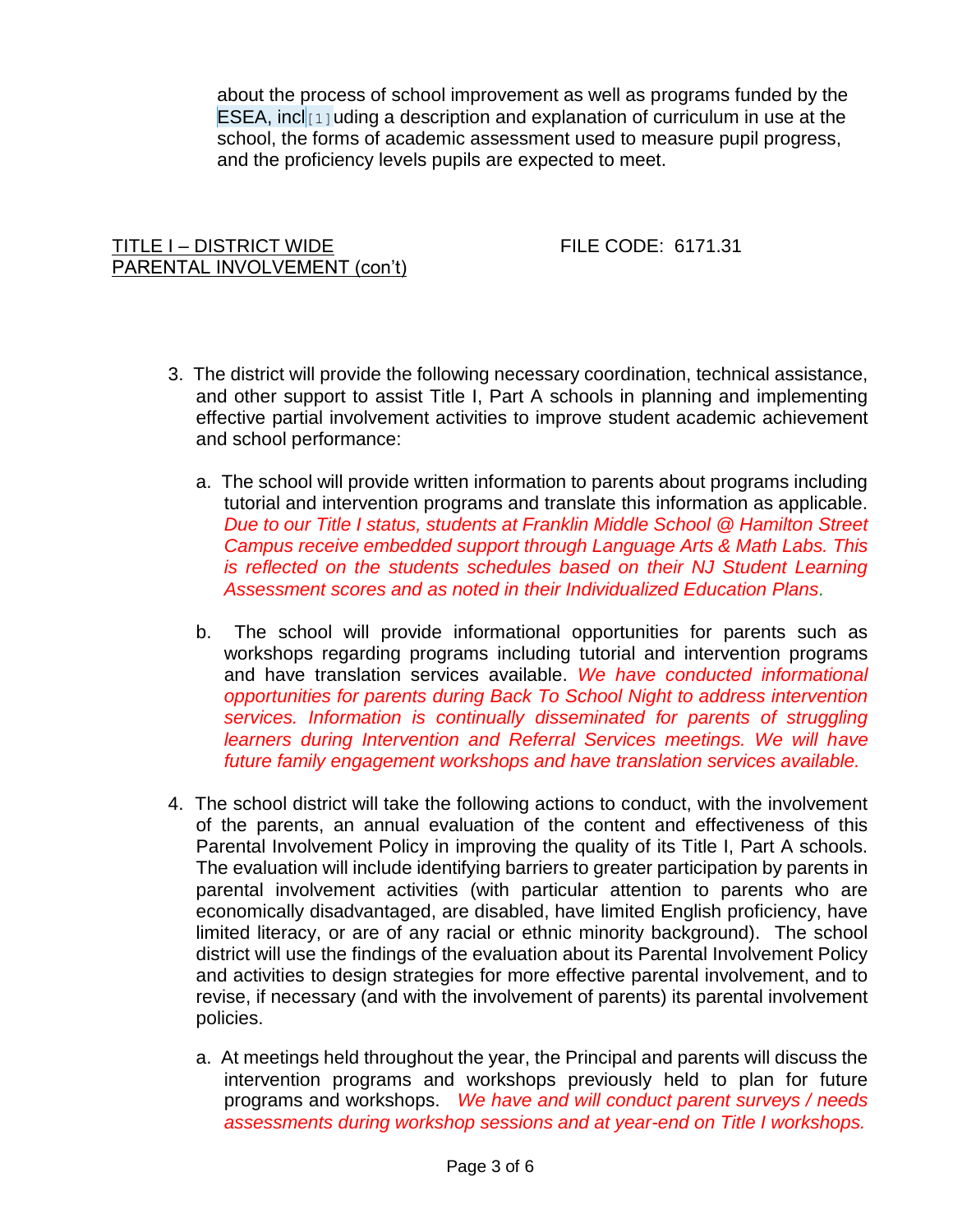The school district will build the school's and parent's capacity for strong parental involvement, in order to ensure effective involvement of parents and to support a partnership among the school involved, parents, and the community to improve student academic achievement, through the following activities specifically described below:

1. The school district will, with the assistance of its Title I, Part A schools, provide assistance to parents of children served by the school district or school, as appropriate, in understanding topics such as the following, buy undertaking the actions described below:

 *Workshops will be provided for parents to examine and learn about Content Standards.*

- New Jersey's academic content standards;
- New Jersey's student academic achievement standards;
- The new Jersey and local academic assessments including alternate assessments;
- The requirements of Part A;
- How to monitor their child's progress; and
- How to work with educators.

## TITLE I – DISTRICT WIDE FILE CODE: 6171.31 PARENTAL INVOLVEMENT (con't)

The aforementioned topics will be discussed at parent meetings and workshops held throughout the school year.

2. The school district will, with the assistance of its schools, provide material and training to help parents work with their children to improve their children's academic achievement, such as literacy training, and using technology, as appropriate to foster parental involvement, by: Providing information at parent meetings and workshops during the school year.

*The following topics has or will be covered:*

- *Transitioning Back to Middle School: The Return to In Person Learning*
- *Review & Approval Family Engagement Policy*
- *Rutgers Society of Hispanic Engineers (RSHE)*
- *College Financial Planning*
- *Careers in Engineering*
- *Real Talk with the Principal & Counselor Sessions 1-4*
- *Somerset County Vocational & Technical HS Overview*
- Gearing Up for the NJSLA
- *Aspire High College & Career Readiness*
- Mi Casa es Su Casa
- Other parent meetings as deemed necessary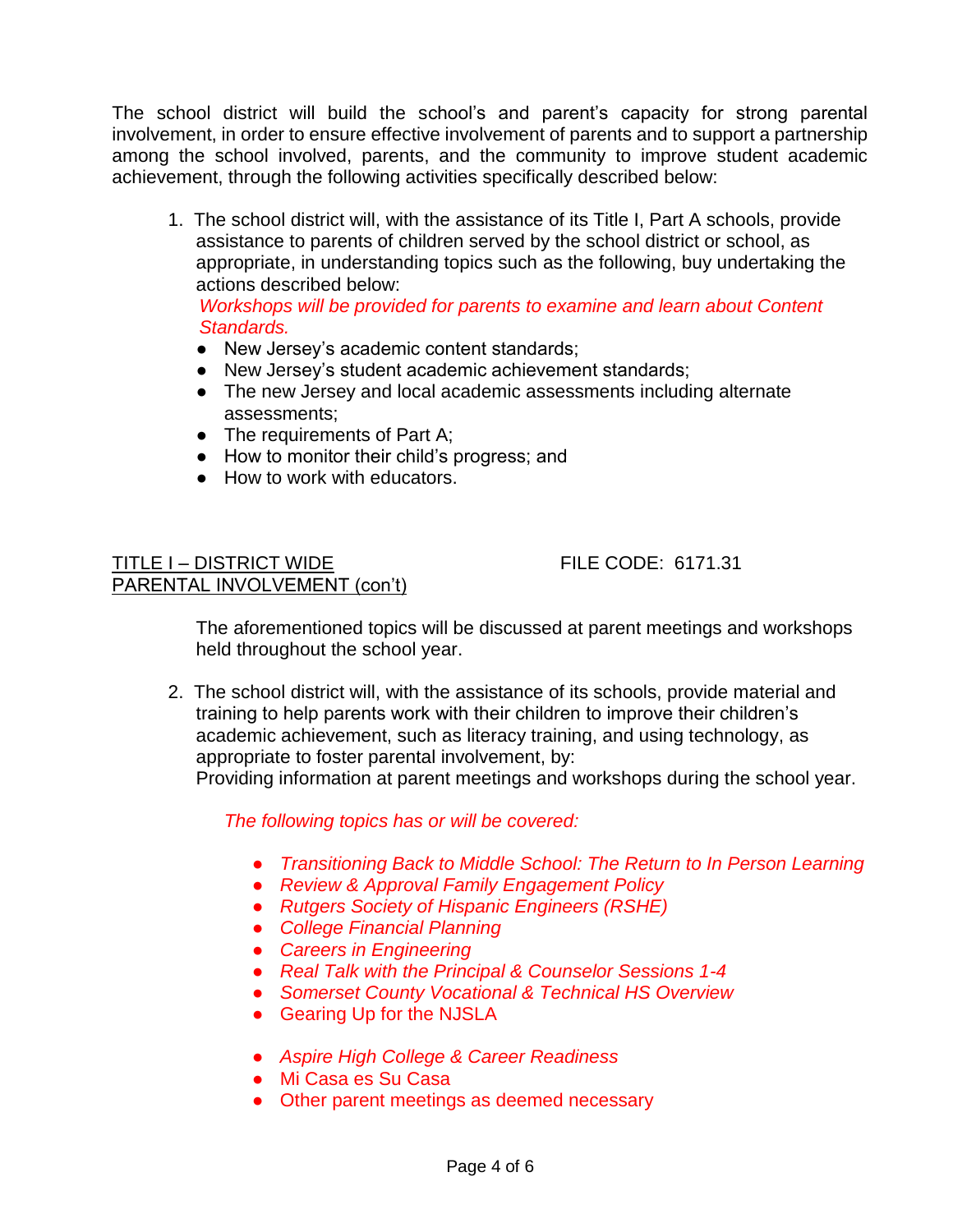3. The school district will, with the assistance of its schools and parents, educate its teachers, student services personnel, Principals and other staff in how to reach out to student services personnel, Principals and other staff in how to reach out to, communicate with, and work with parents as equal partners in the values and utility of contributions of parents, and in how to implement and coordinate parent programs and build ties between parents and schools, by:

Providing Title I teachers and administrators with the opportunity to attend workshops and conferences related to Title I.

- *Planning for school / parent information workshops with implementation for 2021- 2022*
- *Franklin Middle School Open House / Transition / Orientation Activities*
- *Parents and Teachers to attend Parent Teacher Conferences to address students academic and social / emotional progress and needs;*
	- 4. The school district will take the following actions to ensure that the information related to the school and parent programs, meetings, and other activities, is sent to the parents of participating children in an understandable and uniform format, including alternative formats upon request, and, to the extent practicable, in a language the parents can understand:

Information has and will be disseminated to our parents / school community via the following:

- District Title I Link on website
- School Website
- Flyers
- Newsletters
- Phone Blasts

 The Franklin Middle School team will continue to explore updated technology / web based supports to improve communication with families.

If appropriate, and realistic, documents can be translated upon request.

#### Adopted:

| Legal References: | N.J.S.A. 18A:354.9<br>N.J.S.A. 18A:591                                                                      | Pupil promotion and remediation; policies and procedures                                                     |  |
|-------------------|-------------------------------------------------------------------------------------------------------------|--------------------------------------------------------------------------------------------------------------|--|
|                   | through 3<br>N.J.A.C. 6A:30-1.1                                                                             | Apportionment and distribution of federal funds; exceptions<br><b>School District Performance Evaluation</b> |  |
|                   | Appendix<br>N.J.A.C. 6A:32-14.1                                                                             | Review of mandated programs and services                                                                     |  |
|                   | 42 U.S.C.A. 2000d 2000d4 - Title VI of the Civil Rights Act of 1964                                         |                                                                                                              |  |
|                   | HawkinsStafford Elementary and Secondary School Improvement Amendments of<br>1988 (P.L. 100297)             |                                                                                                              |  |
|                   | Individuals with Disabilities Education Improvement Act of 2004, P.L. 108-<br>446, 20 U.S.C.A. 1400 et seq. |                                                                                                              |  |
|                   | No Child Left Behind Act of 2001, Pub. L. 107-110, 20 U.S.C.A. 6301 et seq.                                 |                                                                                                              |  |